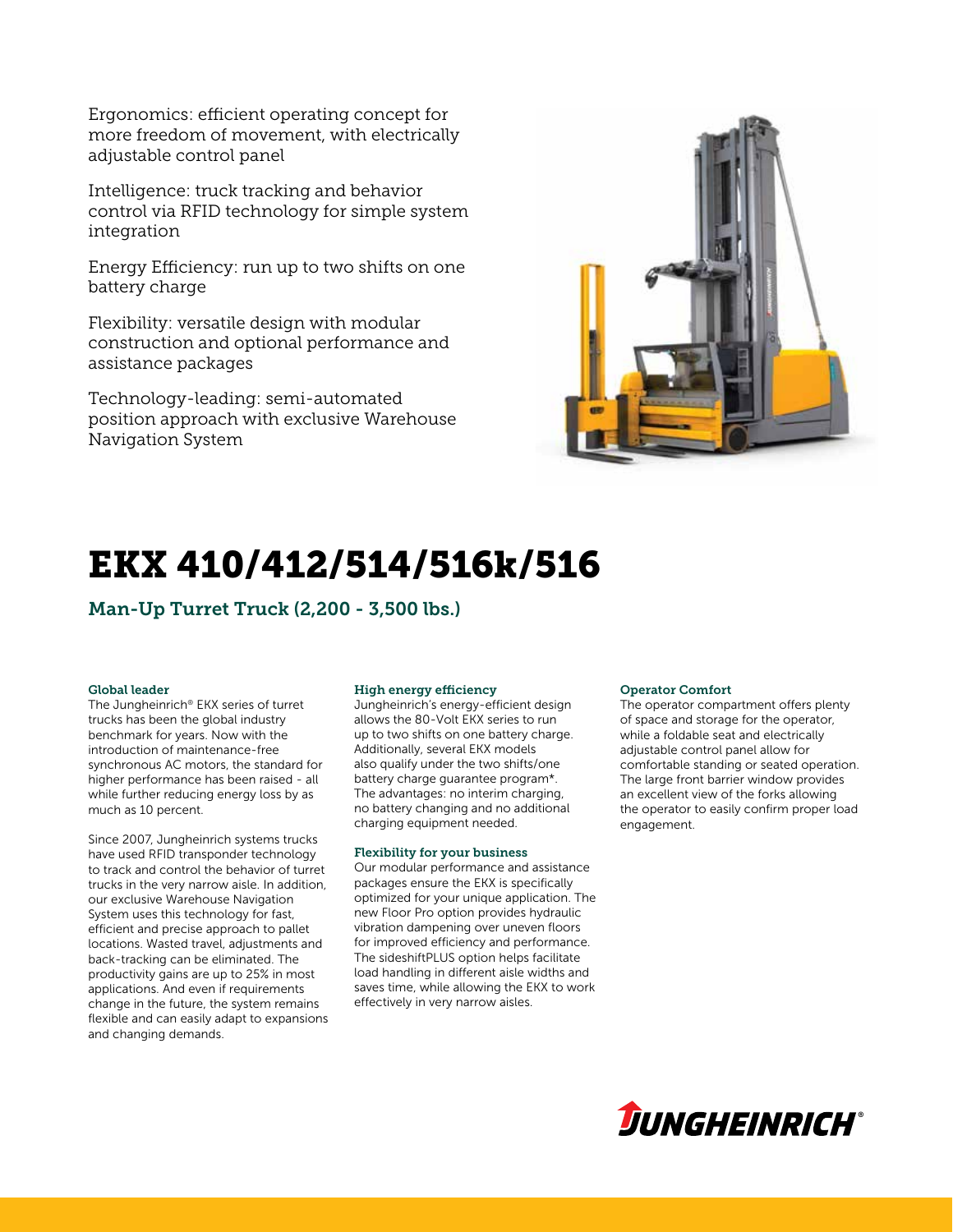### Technical Data

|                    |      | 1.1   Manufacturer                                                                                                 |                       |                        |                              |                                 | Jungheinrich                         |                                        | Jungheinrich                 |
|--------------------|------|--------------------------------------------------------------------------------------------------------------------|-----------------------|------------------------|------------------------------|---------------------------------|--------------------------------------|----------------------------------------|------------------------------|
|                    |      | 1.2 Model                                                                                                          |                       |                        | <b>EKX 410</b>               | <b>EKX 412</b>                  |                                      |                                        |                              |
|                    |      | $1.3$ Drive                                                                                                        |                       |                        |                              |                                 | Electric                             | Electric                               |                              |
|                    |      | 1.4 Type of operation                                                                                              |                       |                        | order picker<br>turret truck | order picker<br>turret truck    |                                      |                                        |                              |
|                    |      | 1.5   Load capacity / rated load                                                                                   | Q                     | lb                     | kg                           | 2,200                           | 1,000                                | 2,600                                  | 1,200                        |
| రే                 |      | 1.6 Load center distance                                                                                           | $\mathsf{C}$          | in                     | mm                           | 24.0                            | 610                                  | 24.0                                   | 610                          |
|                    | 1.8  | Load distance, center of load axle<br>to traverse rack                                                             |                       | in                     | mm                           | 17.7                            | 450                                  | 17.7                                   | 450                          |
|                    |      | $1.9 \cdot$ Wheelbase                                                                                              |                       | in                     | mm                           | 71.1                            | 1,807                                | 71.1                                   | 1,807                        |
|                    |      | 1.10 Center of drive wheel to counterweight                                                                        |                       | in                     | mm                           | 12.6                            | 320                                  | 12.6                                   | 320                          |
|                    |      | 2.1   Net weight including battery                                                                                 |                       | lb                     | kg                           | 13,007                          | 5,900                                | 13,261                                 | 6,015                        |
| š                  |      | 2.2   Axle load, with load, front / rear                                                                           |                       | lb                     | kg                           | 10.792 / 3.594                  | 4,895 / 1,630                        | 11,905 / 3,759                         | 5,400 / 1,705                |
|                    |      | 2.3   Axle load, without load, front / rear<br>$3.1 \cdot$ Tires                                                   |                       |                        |                              | 7,613 / 5,395                   | 3,453/2,447<br>Besthane <sup>®</sup> | 7,716 / 5,523<br>Besthane <sup>®</sup> | 3,500 / 2,505                |
|                    | 3.2  | Tire size, at front                                                                                                | d.                    | in                     | mm                           | $11.6 \times 5.7$               | 295 x 144                            | $11.6 \times 5.7$                      | 295 x 144                    |
| Wheels,<br>Chassis |      | 3.3 Tire size, at rear                                                                                             | $d_{2}$               | in                     | mm                           | $13.5 \times 4.3$               | 343 x 110                            | $13.5 \times 4.3$                      | 343 x 110                    |
|                    |      | $3.5$ Wheels, number front/rear (x = driven wheels)                                                                |                       |                        |                              |                                 | 2/1x                                 |                                        | 2/1x                         |
|                    |      | 4.2   Collapsed mast height                                                                                        | $h_1$                 | in                     | mm                           | 112.2                           | 2,850                                | 112.2                                  | 2,850                        |
|                    |      | 4.4 Maximum fork height (MFH)                                                                                      | $h_3$                 | in                     | mm                           | 137.8                           | 3.500                                | 137.8                                  | 3,500                        |
|                    |      | 4.5   Overall extended height (OAE)                                                                                | $h_4$                 | in                     | mm                           | 238.2                           | 6,050                                | 238.2                                  | 6,050                        |
|                    |      | 4.7 Overhead guard height                                                                                          | $h_{\epsilon}$        | in                     | mm                           | 100.4                           | 2,550                                | 100.4                                  | 2,550                        |
|                    |      | 4.8 Platform height                                                                                                | h <sub>1</sub>        | in                     | mm                           | 16.9                            | 430                                  | 16.9                                   | 430                          |
|                    |      | 4.11 Auxiliary lift                                                                                                | $h_{9}$               | in                     | mm                           | 70.1                            | 1.780                                | 70.1                                   | 1,780                        |
|                    |      | 4.14 Maximum platform height                                                                                       | $h_{12}$              | in                     | mm                           | 154.7                           | 3,930                                | 154.7                                  | 3,930                        |
|                    |      | 4.19 Overall length                                                                                                |                       | in<br>in               | mm<br>mm                     | 144.3<br>132.6                  | 3.665<br>3.369                       | 144.3<br>132.6                         | 3,665<br>3,369               |
|                    |      | 4.20 Length to fork face, headlength<br>4.21 Overall width                                                         | $b_1/b_2$             | in                     | mm                           | 47.6 / 57.1                     | 1.210 / 1.450                        | 47.6 / 57.1                            | 1.210 / 1.450                |
|                    |      | 4.22 Fork dimensions, thickness / width / length                                                                   | s/e/l                 | in                     | mm                           | $1.57 \times 4.72 \times 47.24$ | 40 x 120 x 1,200                     | $1.57 \times 4.72 \times 47.24$        | 40 x 120 x 1.200             |
|                    |      | 4.23 Fork carriage ISO 2328, class/type A, B                                                                       |                       |                        |                              |                                 | 2/B                                  | 2/B                                    |                              |
|                    |      | 4.24 Fork carriage width                                                                                           | $b_3$                 | in                     | mm                           | 34.6                            | 880                                  | 34.6                                   | 880                          |
|                    |      | 14.251 Overall fork width                                                                                          | b <sub>e</sub>        | in                     | mm                           | 33.7                            | 856                                  | 33.7                                   | 856                          |
|                    |      | 4.29 Stack-in dimension                                                                                            | b <sub>1</sub>        | in                     | mm                           | 52.4                            | 1,330                                | 52.4                                   | 1,330                        |
|                    |      | 14.30 Stack-in dimension from center of truck                                                                      | b <sub>s</sub>        | in                     | mm                           | 18.9                            | 480                                  | 18.9                                   | 480                          |
|                    |      | 4.31 Ground clearance under mast (loaded)                                                                          | m <sub>1</sub>        | in                     | mm                           | 3.1                             | 80                                   | 3.1                                    | 80                           |
|                    |      | 4.32 Ground clearance, center of wheelbase                                                                         | m <sub>2</sub>        | in                     | mm                           | 3.1                             | 80                                   | 3.1                                    | 80                           |
|                    |      | 4.33 Clear working aisle for 48 x 48 pallets (L x W)                                                               | Ast                   | in                     | mm                           | 68.5                            | 1,740                                | 68.5                                   | 1,740                        |
| ة                  |      | 4.35 Turning radius                                                                                                | Wa                    | in                     | mm                           | 83.5                            | 2,122                                | 83.5                                   | 2,122                        |
|                    | 4.38 | Distance to swivel-forks' pivot point<br>to traverse rack                                                          |                       | in                     | mm                           | 43.4                            | 1,103                                | 43.4                                   | 1,103                        |
|                    |      | 4.39 Combined lift height                                                                                          | $h_3 + h_4$           | in                     | mm                           | 207.9                           | 5,280                                | 207.9                                  | 5,280                        |
|                    |      | 4.40 Order picking height                                                                                          | $h_{15}(h_{12}+63'')$ | in                     | mm                           | 217.7                           | 5,530                                | 217.7                                  | 5,530                        |
|                    | 4.41 | Distance swivelling forks' pivot-point                                                                             | $I_R - X$             | in                     | mm                           | 25.7                            | 653                                  | 25.7                                   | 653                          |
|                    |      | to steering (traverse) rack                                                                                        |                       |                        |                              |                                 |                                      |                                        |                              |
|                    |      | 4.42 Pallet width                                                                                                  | $b_{12}$              | in                     | mm                           | 48.0                            | 1,219                                | 48.0                                   | 1,219                        |
|                    |      | 14.43 Pallet length                                                                                                |                       | in                     | mm                           | 48.0                            | 1,219                                | 48.0                                   | 1,219                        |
|                    |      | 4.44 Operator compartment entry width                                                                              |                       | in<br>in               | mm<br>mm                     | 19.3<br>82.7                    | 490<br>2,100                         | 19.3<br>82.7                           | 490<br>2,100                 |
|                    |      | [4.45] Operator compartment clear height<br>4.46 Operator compartment outside width                                | b <sub>9</sub>        | in                     | mm                           | 56.7                            | 1.440                                | 56.7                                   | 1.440                        |
|                    |      | 4.47 Traverse rack width                                                                                           | $b_{14}$              | in                     | mm                           | 56.7                            | 1,440                                | 56.7                                   | 1,440                        |
|                    |      | 4.48 Crane arm width                                                                                               |                       | in                     | mm                           | 6.8                             | 172                                  | 6.8                                    | 172                          |
|                    |      | Distance swivelling forks' pivot-point                                                                             |                       |                        |                              |                                 |                                      |                                        |                              |
|                    | 4.49 | to fork face                                                                                                       |                       | in                     | mm                           | 5.7                             | 144                                  | 5.7                                    | 144                          |
|                    |      | 5.1 Maximum travel speed, loaded / unloaded                                                                        |                       | mph                    | $\lfloor km/h \rfloor$       | 5.0 / 5.0                       | 8.0 / 8.0                            | 5.0 / 5.0                              | 8.0 / 8.0                    |
|                    |      | 5.2 Lift speed, loaded / unloaded                                                                                  |                       | ft / min $m/s$         |                              | 78.7 / 78.7                     | 0.40/0.40                            | 78.7 / 78.7                            | 0.40 / 0.40                  |
|                    |      | 5.3 Lower speed, loaded / unloaded                                                                                 |                       | ft/min $\mid m/s \mid$ |                              | 78.7 / 78.7                     | 0.40/0.40                            | 78.7 / 78.7                            | 0.40 / 0.40                  |
|                    |      | 5.4 Traverse speed loaded / unloaded                                                                               |                       | ft/min $m/s$           |                              | 78.7 / 78.7                     | 0.40/0.40                            | 78.7 / 78.7                            | 0.40 / 0.40                  |
|                    |      | 5.10 Service brake                                                                                                 |                       |                        |                              |                                 | reverse current/regenerative         |                                        | reverse current/regenerative |
|                    |      | 5.11 Parking brake                                                                                                 |                       |                        |                              |                                 | Electric spring loaded / discs       | Electric spring loaded / discs         |                              |
|                    |      | 6.1 Drive motor rating $S_2$ 60 min.<br>$\frac{1}{2}$ 6.2 $\frac{1}{2}$ Lift motor kW output at S <sub>3</sub> 15% |                       | hp                     | kW<br>kW                     | 9.3<br>13.4                     | 6.9<br>10.0                          | 9.3<br>13.4                            | 6.9                          |
|                    |      | Battery compartment $(1 \times w \times h)$                                                                        |                       | hp                     |                              |                                 |                                      |                                        | 10.0                         |
| Motor              | 6.3  | 6.4 Battery voltage                                                                                                |                       | in<br>$\vee$           | mm                           | 48                              | consult factory<br>700               | consult factory<br>48                  |                              |
|                    |      | 6.5 Battery weight, nominal <sup>3)</sup>                                                                          |                       | lbs                    | Ah<br>kg                     | 2,240                           | 1,016                                | 3,325                                  | 1,085<br>1,508               |
|                    |      | Battery roller height                                                                                              |                       | in                     | mm                           | 12.8                            | 325                                  | 12.8                                   | 325                          |
|                    |      | 8.1 Type of drive control                                                                                          |                       |                        |                              |                                 | Synchron Reluctance                  | Synchron Reluctance                    |                              |
|                    |      | 8.4 Sound level at driver's ear                                                                                    |                       | dB(A)                  |                              |                                 | 64                                   |                                        | 64                           |
| Š                  |      | 8.6 Steering                                                                                                       |                       |                        |                              |                                 | Electric                             |                                        | Electric                     |
|                    |      |                                                                                                                    |                       |                        |                              |                                 |                                      |                                        |                              |

In accordance with VDI Guideline 2198 this specification sheet provides details of the standard truck only.

Non-standard tires, different masts, optional equipment, etc. may result in different values.

1) with Speed Profile Plus, standard: (78.7 fpm / 78.7 fpm) / (0.4 mps / 0.4 mps)

2) with Lift Plus, standard: (98.4 fpm / 98.4 fpm) / (0.5 mps / 0.5 mps)

3) for minimum and maximum weights, (+/- 5%)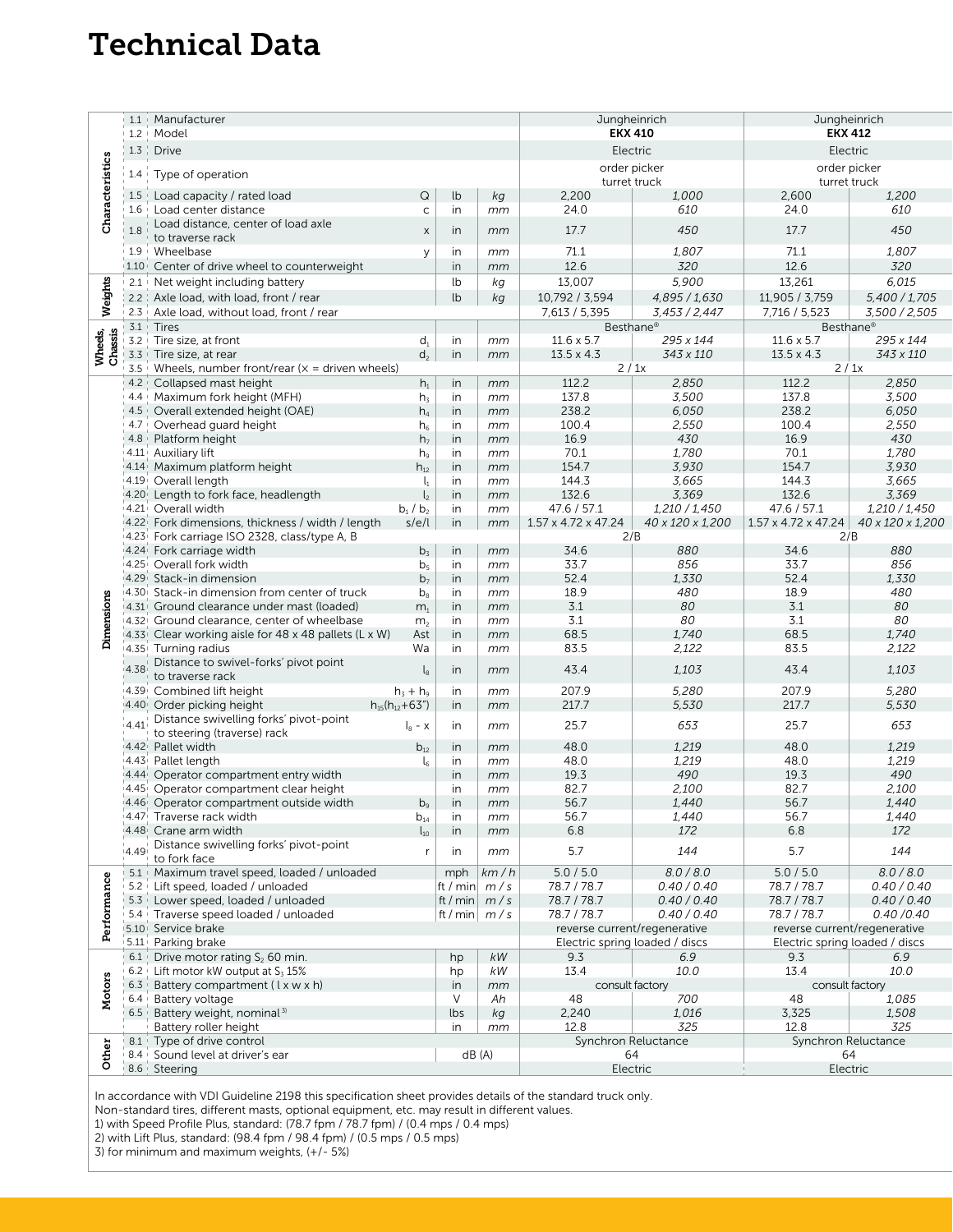| Jungheinrich<br><b>EKX 516</b><br>Electric<br>order picker                                                                   |  |  |
|------------------------------------------------------------------------------------------------------------------------------|--|--|
|                                                                                                                              |  |  |
|                                                                                                                              |  |  |
|                                                                                                                              |  |  |
| turret truck                                                                                                                 |  |  |
| 3,500<br>1,600                                                                                                               |  |  |
| 24.0                                                                                                                         |  |  |
| 17.5                                                                                                                         |  |  |
| 87.4<br>2,220                                                                                                                |  |  |
|                                                                                                                              |  |  |
| 8,000<br>17,637                                                                                                              |  |  |
| 14,528 / 6,195<br>6,590 / 2,810<br>10,097 / 7,540<br>4,580 / 3,420                                                           |  |  |
| Besthane®                                                                                                                    |  |  |
| 15.0 x 7.6<br>380 x 192                                                                                                      |  |  |
| $15.7 \times 6.3$<br>400 x 160                                                                                               |  |  |
| 2/1x                                                                                                                         |  |  |
| 2,955<br>116.3<br>137.8<br>3,500                                                                                             |  |  |
| 238.2<br>6,050                                                                                                               |  |  |
| 100.4<br>2,550                                                                                                               |  |  |
| 16.9                                                                                                                         |  |  |
| 70.1<br>1,780                                                                                                                |  |  |
| 154.7<br>3,930<br>159.3<br>4,045                                                                                             |  |  |
| 148.0<br>3,759                                                                                                               |  |  |
| 47.6 / 57.1<br>1.210 / 1.450                                                                                                 |  |  |
| 50 x 120 x 1,200 1.97 x 4.72 x 47.24 50 x 120 x 1,200<br>2/B                                                                 |  |  |
| 34.6                                                                                                                         |  |  |
|                                                                                                                              |  |  |
|                                                                                                                              |  |  |
| 18.9                                                                                                                         |  |  |
|                                                                                                                              |  |  |
| 68.5                                                                                                                         |  |  |
| 98.5<br>2,502                                                                                                                |  |  |
| 43.4<br>1,103                                                                                                                |  |  |
| 207.9<br>5,280                                                                                                               |  |  |
| 217.7<br>5,530                                                                                                               |  |  |
| 25.9                                                                                                                         |  |  |
| 48.0                                                                                                                         |  |  |
| 48.0<br>1,219<br>19.3                                                                                                        |  |  |
| 2,100                                                                                                                        |  |  |
| 56.7<br>1,440                                                                                                                |  |  |
| 1,440<br>56.7                                                                                                                |  |  |
|                                                                                                                              |  |  |
| 5.6 / 5.6<br>9.0 / 9.0                                                                                                       |  |  |
| $0.60^{21} / 0.60^{21}$<br>$118.1^{2)}$ / $118.1^{2}$                                                                        |  |  |
| 0.50 / 0.50<br>98.4 / 98.4                                                                                                   |  |  |
| $0.40 / 0.50$ <sup>1)</sup><br>78.7 / 98.4 <sup>1)</sup>                                                                     |  |  |
| reverse current/regenerative<br>Electric spring loaded / discs                                                               |  |  |
|                                                                                                                              |  |  |
| 12.1                                                                                                                         |  |  |
| 33.5                                                                                                                         |  |  |
| mm 41.50 x 24.02 x 34.60 1,054 x 610 x 880 41.50 x 27.95 x 34.60 1,054 x 710 x 880 41.50 x 39.61 x 34.60 1,054 x 1,006 x 880 |  |  |
|                                                                                                                              |  |  |
| 5,042<br>2,287<br>12.8                                                                                                       |  |  |
| Synchron Reluctance                                                                                                          |  |  |
| 64<br>Electric                                                                                                               |  |  |
|                                                                                                                              |  |  |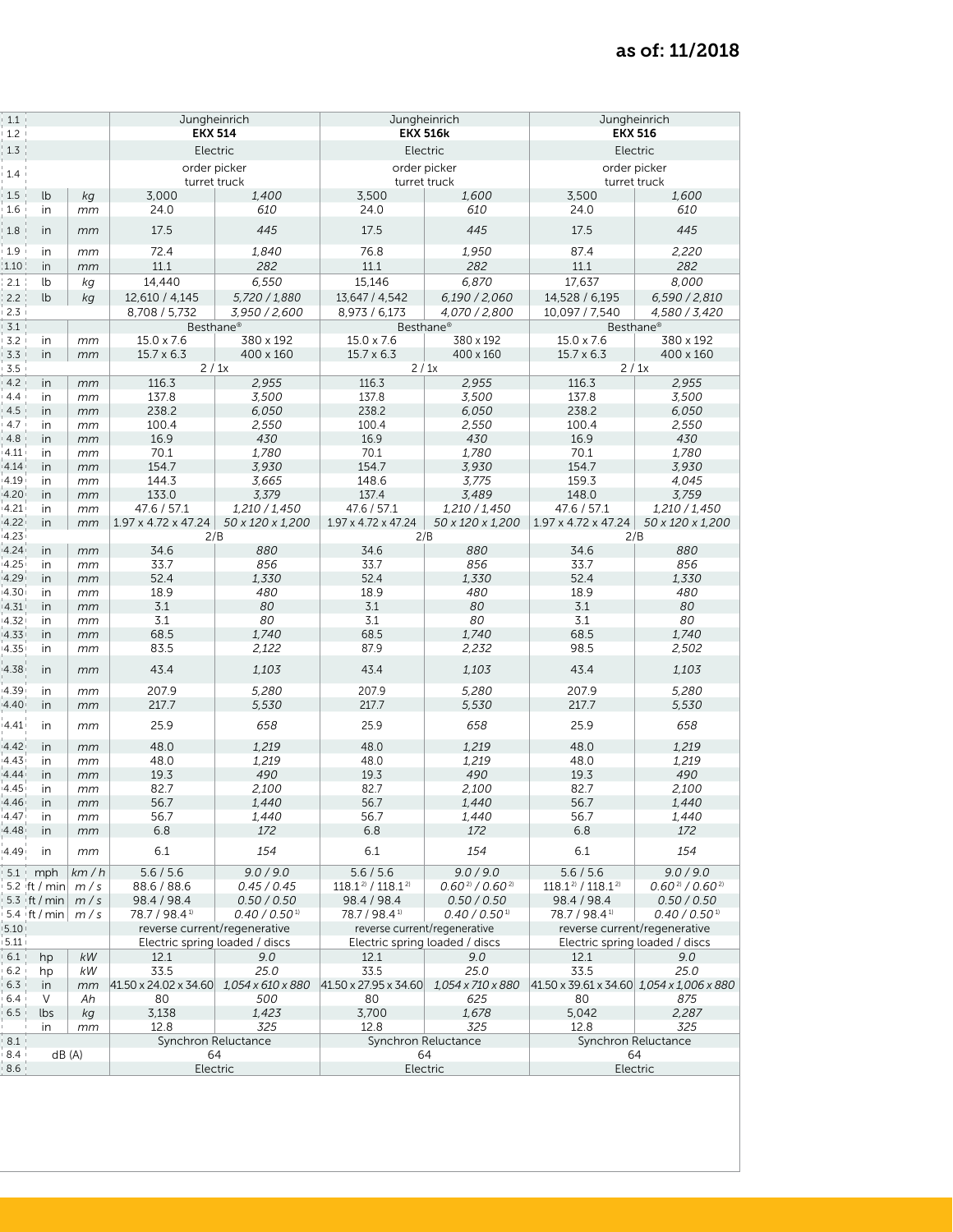|                |                               |                                 |        |                         |                         |                               | Standard Mast Types Two-Stage Mast ZT |                                |                   |                                     |       |                   |                                |                   |                                |       |
|----------------|-------------------------------|---------------------------------|--------|-------------------------|-------------------------|-------------------------------|---------------------------------------|--------------------------------|-------------------|-------------------------------------|-------|-------------------|--------------------------------|-------------------|--------------------------------|-------|
| Lift height    |                               | Combined lift<br>height         |        |                         | Order picking<br>height | Overall<br>extended<br>height |                                       | <b>EKX</b><br>410              | <b>EKX</b><br>412 | Collapsed mast<br>height<br>$h_{1}$ |       | <b>EKX</b><br>514 | <b>EKX</b><br>516 <sub>k</sub> | <b>EKX</b><br>516 | Collapsed mast<br>height<br>h. |       |
| h <sub>z</sub> |                               | $h_{\text{total}}(h_{3}+h_{9})$ |        | $h_{15}(h_{12} + 63'')$ |                         | h.                            |                                       |                                |                   |                                     |       |                   |                                |                   |                                |       |
| in             | mm                            | in                              | mm     | in                      | mm                      | in                            | mm                                    |                                |                   | in                                  | mm    |                   |                                |                   | in                             | mm    |
| 118            | 3.000                         | 188                             | 4.780  | 198                     | 5.030                   | 218                           | 5,550                                 | $\bullet$                      | $\bullet$         | 103                                 | 2.600 | $\bullet$         | $\bullet$                      | $\bullet$         | 107                            | 2,705 |
| 137            | 3,500                         | 207                             | 5,280  | 217                     | 5,530                   | 238                           | 6,050                                 | $\bullet$                      | $\bullet$         | 113                                 | 2,850 | $\bullet$         | $\bullet$                      | $\bullet$         | 117                            | 2,955 |
| 157            | 4,000                         | 227                             | 5.780  | 237                     | 6,030                   | 258                           | 6,550                                 | $\bullet$                      | $\bullet$         | 123                                 | 3,100 | $\bullet$         | $\bullet$                      | $\bullet$         | 127                            | 3,205 |
| 177            | 4,500                         | 247                             | 6,280  | 257                     | 6,530                   | 278                           | 7,050                                 | $\bullet$                      | $\bullet$         | 132                                 | 3,350 | $\bullet$         | $\bullet$                      | $\bullet$         | 137                            | 3,455 |
| 196            | 5.000                         | 266                             | 6.780  | 276                     | 7.030                   | 297                           | 7,550                                 | $\bullet$                      | $\bullet$         | 142                                 | 3.600 | $\bullet$         | $\bullet$                      | $\bullet$         | 146                            | 3,705 |
| 216            | 5,500                         | 286                             | 7.280  | 296                     | 7,530                   | 317                           | 8,050                                 | $\bullet$                      | $\bullet$         | 152                                 | 3,850 | $\bullet$         | $\bullet$                      | $\bullet$         | 156                            | 3,955 |
| 236            | 6.000                         | 306                             | 7.780  | 316                     | 8.030                   | 337                           | 8,550                                 | $\bullet$                      | $\bullet$         | 162                                 | 4,100 | $\bullet$         | $\bullet$                      | $\bullet$         | 166                            | 4,205 |
| 255            | 6,500                         | 325                             | 8,280  | 335                     | 8,530                   | 356                           | 9,050                                 | $\bullet$                      | $\bullet$         | 173                                 | 4,375 | $\bullet$         | $\bullet$                      | $\bullet$         | 180                            | 4,555 |
| 275            | 7.000                         | 345                             | 8.780  | 355                     | 9,030                   | 376                           | 9,550                                 | $\bullet$                      | $\bullet$         | 184                                 | 4,650 | $\bullet$         | $\bullet$                      | $\bullet$         | 190                            | 4,805 |
| 295            | 7,500                         | 365                             | 9,280  | 375                     | 9,530                   | 396                           | 10,050                                | $\bullet$                      | $\bullet$         | 194                                 | 4,925 | $\bullet$         | $\bullet$                      | $\bullet$         | 200                            | 5,055 |
| 314            | 8.000                         | 385                             | 9.780  | 394                     | 10.030                  | 415                           | 10,550                                |                                | $\bullet$         | 205                                 | 5,200 | $\bullet$         | $\bullet$                      | $\bullet$         | 209                            | 5,305 |
| 334            | 8,500                         | 404                             | 10,280 | 414                     | 10,530                  | 435                           | 11,050                                |                                | $\bullet$         | 216                                 | 5,475 | $\bullet$         | $\bullet$                      | $\bullet$         | 223                            | 5,655 |
| 354            | 9.000                         | 424                             | 10,780 | 434                     | 11.030                  | 455                           | 11,550                                |                                |                   |                                     |       | $\bullet$         | $\bullet$                      | $\bullet$         | 233                            | 5,905 |
| 374            | 9,500                         | 444                             | 11,280 | 453                     | 11,530                  | 474                           | 12,050                                |                                |                   |                                     |       | $\bullet$         | $\bullet$                      | $\bullet$         | 243                            | 6,155 |
| 393            | 10,000                        | 463                             | 11,780 | 473                     | 12,030                  | 494                           | 12,550                                | $\overbrace{\phantom{123321}}$ |                   |                                     |       |                   | $\bullet$                      | $\bullet$         | 253                            | 6,405 |
| 413            | 10,500                        | 483                             | 12,280 | 493                     | 12,530                  | 514                           | 13,050                                |                                |                   |                                     |       |                   | $\bullet$                      | $\bullet$         | 263                            | 6,655 |
|                | · Truck model, available mast |                                 |        |                         |                         |                               |                                       |                                |                   |                                     |       |                   |                                |                   |                                |       |

| Standard Mast Types Three-Stage Mast DZ |                               |                                 |        |                         |        |                               |        |                          |                          |                          |                          |                   |                                |            |                          |       |
|-----------------------------------------|-------------------------------|---------------------------------|--------|-------------------------|--------|-------------------------------|--------|--------------------------|--------------------------|--------------------------|--------------------------|-------------------|--------------------------------|------------|--------------------------|-------|
| Lift height                             |                               | Total lift                      |        | Order picking<br>height |        | Overall<br>extended<br>height |        | <b>EKX</b><br>410        | EKX<br>412               | Collapsed mast<br>height |                          | <b>EKX</b><br>514 | <b>EKX</b><br>516 <sub>k</sub> | EKX<br>516 | Collapsed mast<br>height |       |
| h <sub>3</sub>                          |                               | $h_{\text{total}}(h_{3}+h_{9})$ |        | $h_{15}(h_{12}+63")$    |        | h                             |        |                          |                          | h <sub>1</sub>           |                          |                   |                                |            | $h_1$                    |       |
| in                                      | mm                            | in                              | mm     | in                      | mm     | in                            | mm     |                          |                          | in                       | mm                       |                   |                                |            | in                       | mm    |
| 157                                     | 4,000                         | 227                             | 5,780  | 237                     | 6,030  | 258                           | 6,550  | $\overline{\phantom{0}}$ | $\qquad \qquad$          |                          |                          | $\bullet$         | $\bullet$                      | $\bullet$  | 101                      | 2,550 |
| 177                                     | 4,500                         | 247                             | 6,280  | 257                     | 6,530  | 278                           | 7,050  | $\bullet$                | $\bullet$                | 104                      | 2,625                    | $\bullet$         | $\bullet$                      | $\bullet$  | 107                      | 2,710 |
| 196                                     | 5.000                         | 266                             | 6,780  | 276                     | 7.030  | 297                           | 7,550  | $\bullet$                | $\bullet$                | 111                      | 2,800                    | $\bullet$         | $\bullet$                      | $\bullet$  | 114                      | 2,895 |
| 216                                     | 5,500                         | 286                             | 7,280  | 296                     | 7,530  | 317                           | 8,050  | $\bullet$                | $\bullet$                | 118                      | 2,975                    | $\bullet$         | $\bullet$                      | $\bullet$  | 122                      | 3,095 |
| 236                                     | 6,000                         | 306                             | 7,780  | 316                     | 8,030  | 337                           | 8,550  | $\bullet$                | $\bullet$                | 125                      | 3,150                    | $\bullet$         | $\bullet$                      | $\bullet$  | 130                      | 3,295 |
| 255                                     | 6,500                         | 325                             | 8,280  | 335                     | 8,530  | 356                           | 9,050  | $\bullet$                | $\bullet$                | 131                      | 3,325                    | $\bullet$         | $\bullet$                      | $\bullet$  | 138                      | 3,495 |
| 275                                     | 7,000                         | 345                             | 8,780  | 355                     | 9,030  | 376                           | 9,550  | $\bullet$                | $\bullet$                | 138                      | 3,500                    | $\bullet$         | $\bullet$                      | $\bullet$  | 146                      | 3,695 |
| 295                                     | 7,500                         | 365                             | 9.280  | 375                     | 9.530  | 396                           | 10,050 | $\bullet$                | $\bullet$                | 145                      | 3,675                    | $\bullet$         | $\bullet$                      | $\bullet$  | 154                      | 3,895 |
| 314                                     | 8,000                         | 385                             | 9,780  | 394                     | 10,030 | 415                           | 10,550 | $-$                      | $\bullet$                | 152                      | 3,850                    | $\bullet$         | $\bullet$                      | $\bullet$  | 162                      | 4,095 |
| 334                                     | 8.500                         | 404                             | 10,280 | 414                     | 10,530 | 435                           | 11,050 | $\equiv$                 | $\bullet$                | 159                      | 4,025                    | $\bullet$         | $\bullet$                      | $\bullet$  | 170                      | 4,295 |
| 354                                     | 9.000                         | 424                             | 10.780 | 434                     | 11.030 | 455                           | 11,550 | $\qquad \qquad -$        | $\qquad \qquad -$        | $\qquad \qquad -$        |                          | $\bullet$         | $\bullet$                      | $\bullet$  | 177                      | 4,495 |
| 364                                     | 9,250                         | 434                             | 11,030 | 444                     | 11,280 | 465                           | 11,800 | $\overline{\phantom{0}}$ | $\qquad \qquad -$        | -                        | $\qquad \qquad -$        | $\bullet$         | $\bullet$                      | $\bullet$  | 181                      | 4,595 |
| 374                                     | 9,500                         | 444                             | 11,280 | 453                     | 11,530 | 474                           | 12,050 | $\qquad \qquad -$        | $\qquad \qquad -$        | —                        | —                        | $\bullet$         | $\bullet$                      | $\bullet$  | 185                      | 4,695 |
| 393                                     | 10,000                        | 463                             | 11,780 | 473                     | 12.030 | 494                           | 12,550 | $\qquad \qquad -$        | -                        | $\qquad \qquad -$        |                          |                   | $\bullet$                      | $\bullet$  | 192                      | 4,875 |
| 413                                     | 10,500                        | 483                             | 12,280 | 493                     | 12,530 | 514                           | 13,050 | $\overline{\phantom{0}}$ | $\qquad \qquad -$        | —                        | $\overline{\phantom{0}}$ |                   | $\bullet$                      | $\bullet$  | 199                      | 5,045 |
| 433                                     | 11,000                        | 503                             | 12,780 | 512                     | 13,030 | 533                           | 13,550 |                          | —                        | —                        |                          |                   |                                | $\bullet$  | 206                      | 5,215 |
| 452                                     | 11,500                        | 522                             | 13,280 | 532                     | 13,530 | 553                           | 14,050 | $\qquad \qquad -$        | $\overline{\phantom{m}}$ | $\qquad \qquad -$        | —                        |                   | $\overline{\phantom{0}}$       | $\bullet$  | 213                      | 5,395 |
| 472                                     | 12,000                        | 542                             | 13,780 | 552                     | 14,030 | 573                           | 14,550 | $\equiv$                 | $\qquad \qquad -$        | -                        | $\overline{\phantom{0}}$ |                   | $\overline{\phantom{0}}$       | $\bullet$  | 220                      | 5,565 |
| 492                                     | 12,500                        | 562                             | 14,280 | 572                     | 14,530 | 593                           | 15,050 | $\overline{\phantom{0}}$ | $\qquad \qquad -$        | —                        | —                        |                   | $\overline{\phantom{0}}$       | $\bullet$  | 227                      | 5,750 |
| 511                                     | 13,000                        | 581                             | 14,780 | 591                     | 15,030 | 612                           | 15,550 | $\qquad \qquad -$        | $\qquad \qquad -$        | -                        | —                        |                   | $\qquad \qquad -$              | $\bullet$  | 235                      | 5,950 |
| 531                                     | 13,500                        | 601                             | 15,280 | 611                     | 15,530 | 632                           | 16,050 | $-$                      |                          | $\overline{\phantom{0}}$ | $\overline{\phantom{0}}$ |                   | $\overline{\phantom{0}}$       | $\bullet$  | 247                      | 6,250 |
| 551                                     | 14,000                        | 621                             | 15,780 | 631                     | 16,030 | 652                           | 16,550 |                          |                          |                          |                          |                   |                                | $\bullet$  | 258                      | 6,550 |
| 570                                     | 14,500                        | 640                             | 16,280 | 650                     | 16,530 | 671                           | 17,050 |                          | —                        | $\qquad \qquad -$        |                          |                   |                                | $\bullet$  | 270                      | 6,850 |
|                                         | · Truck model, available mast |                                 |        |                         |        |                               |        |                          |                          |                          |                          |                   |                                |            |                          |       |

• Truck model, available mast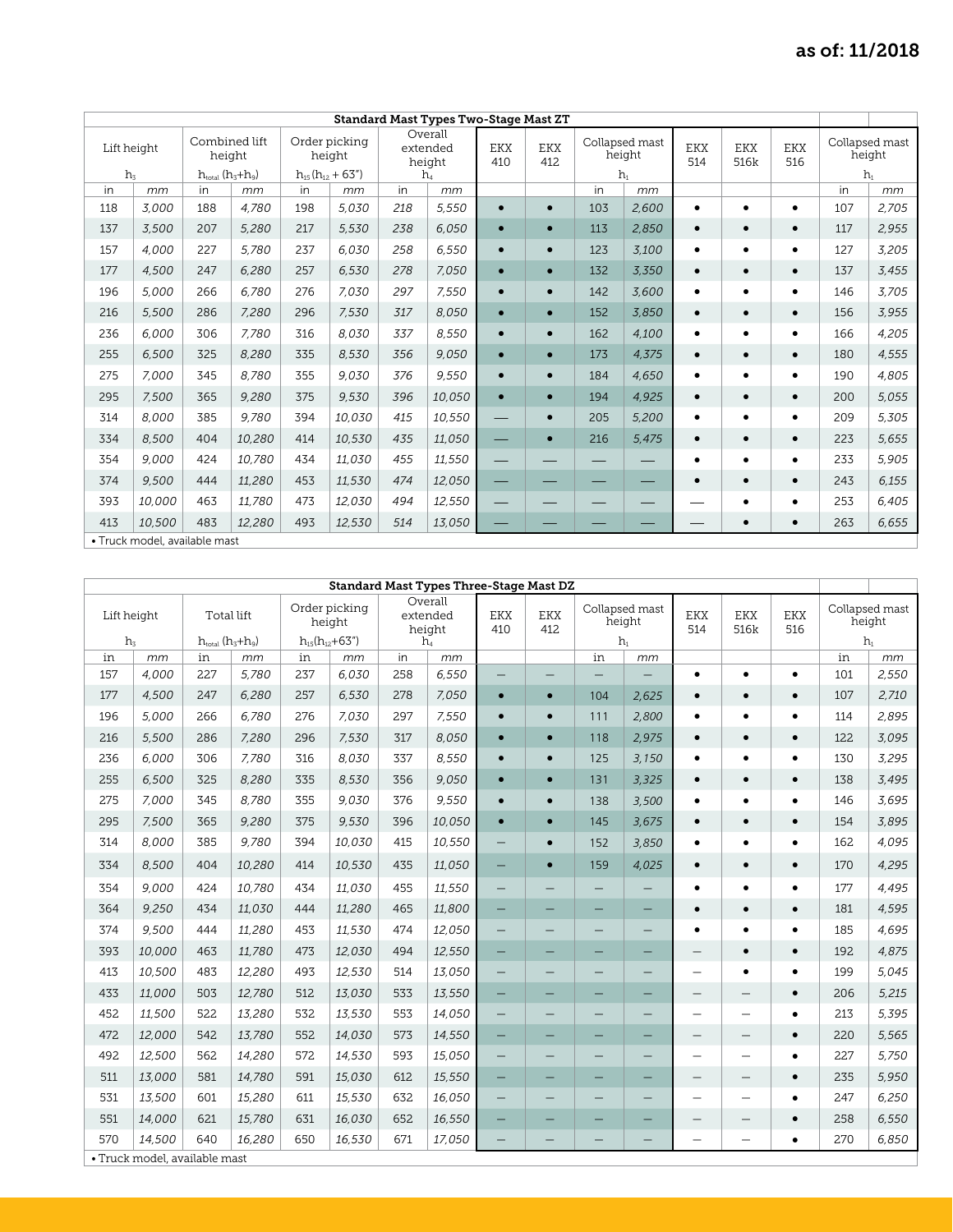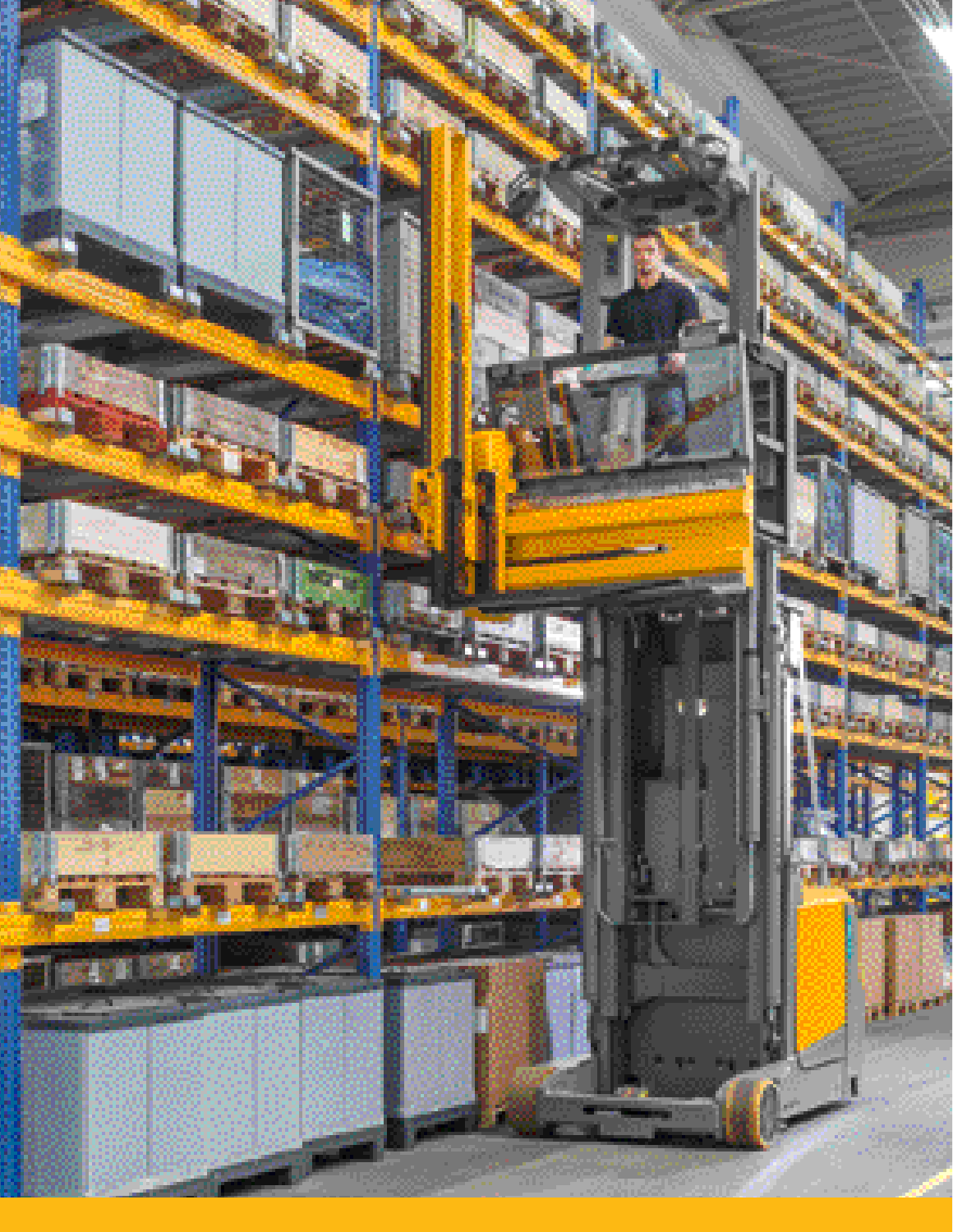

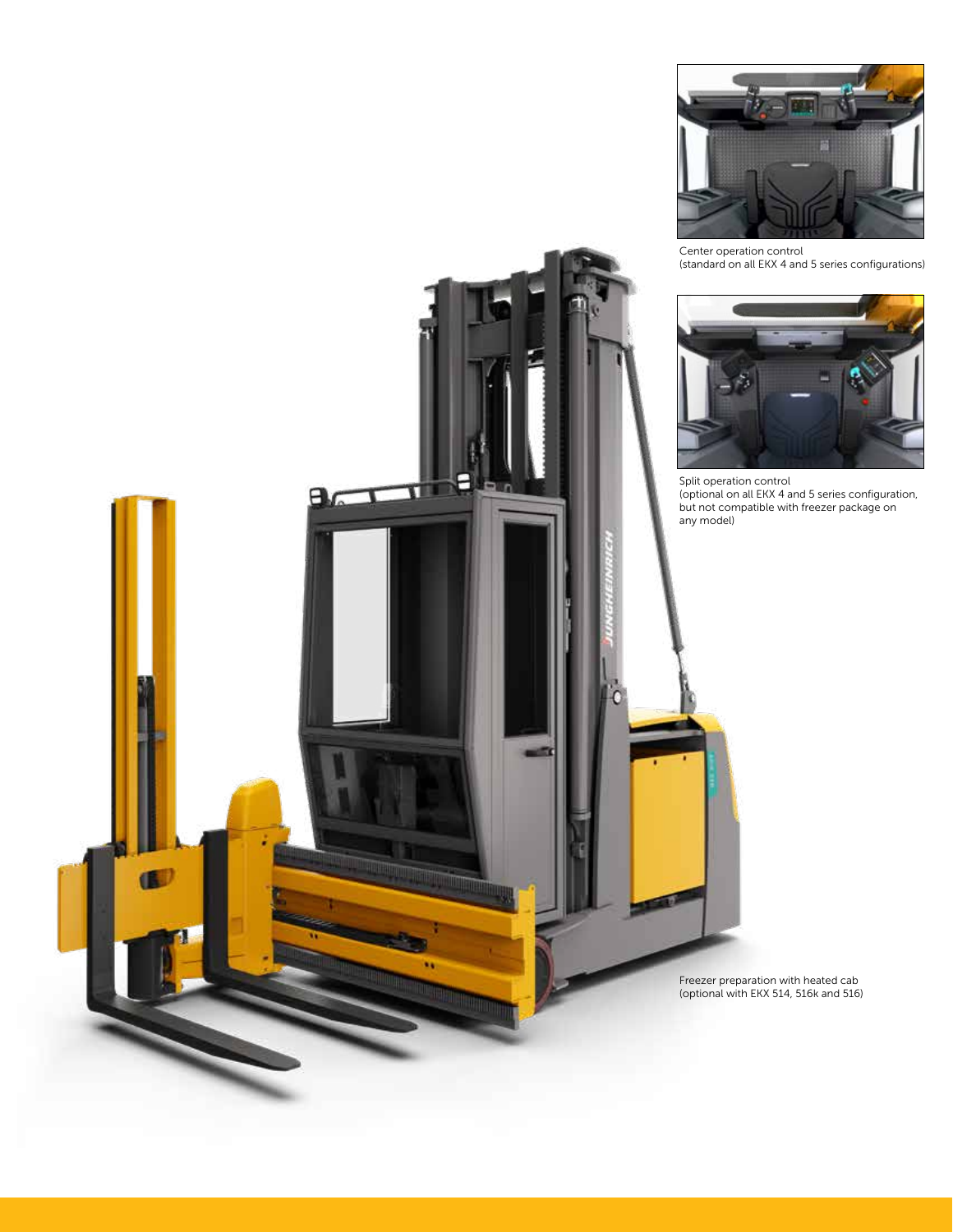# The Jungheinrich Advantage



|                                                                                                                                                                            | Standard values for working aisle widths |    |                      |      |                            |       |                                                |                                           |          |       |         |         |          |
|----------------------------------------------------------------------------------------------------------------------------------------------------------------------------|------------------------------------------|----|----------------------|------|----------------------------|-------|------------------------------------------------|-------------------------------------------|----------|-------|---------|---------|----------|
|                                                                                                                                                                            | Pallet size<br>$(L \times W)$            |    | Stacking-in<br>depth |      | Clear aisle width<br>(Ast) |       | Transfer aisle (Ast <sub>3</sub> ) theoretical | Transfer aisle $(Ast_{3})^*$<br>practical |          |       |         |         |          |
|                                                                                                                                                                            |                                          |    | With rail quidance   |      |                            |       | EKX 410/412/514                                |                                           | EKX 516k |       | EKX 516 |         |          |
| in                                                                                                                                                                         | mm                                       | in | mm                   | in   | mm                         | in    | mm                                             | in                                        | mm       | in    | mm      | in      | mm       |
| $48 \times 40$                                                                                                                                                             | $1.219 \times 1.016$                     | 48 | 1.219                | 66.5 | 1,689                      | 142.8 | 3.627                                          | 146.7                                     | 3.726    | 158.4 | 4.023   | $+19.7$ | $+500$   |
| $48 \times 48$                                                                                                                                                             | $1.219 \times 1.219$                     | 48 | 1.219                | 66.5 | 1.689                      | 156.3 | 3.967                                          | 160.9                                     | 4.087    | 172.5 | 4.382   | $+19.7$ | $+500$   |
|                                                                                                                                                                            |                                          |    | With wire quidance   |      |                            |       | EKX 410/412/514                                |                                           | EKX 516k |       | EKX 516 |         |          |
| $48 \times 40$                                                                                                                                                             | $1,219 \times 1,016$                     | 48 | 1,219                | 68.5 | 1.740                      | 151.7 | 3.853                                          | 163.5                                     | 4.153    | 175.2 | 4.450   | $+39.4$ | $+1.000$ |
| $48 \times 48$                                                                                                                                                             | $ 1,219 \times 1,219 $                   | 48 | 1,219                | 68.5 | 1.740                      | 166.9 | 4,239                                          | 170.9                                     | 4,341    | 182.5 | 4,636   | $+39.4$ | $+1,000$ |
| *The practical transfer aisle width is a reference value.<br>Note: (Ast) refers to the clear working aisle. (Ast <sub><math>3</math></sub> ) refers to the transfer aisle. |                                          |    |                      |      |                            |       |                                                |                                           |          |       |         |         |          |